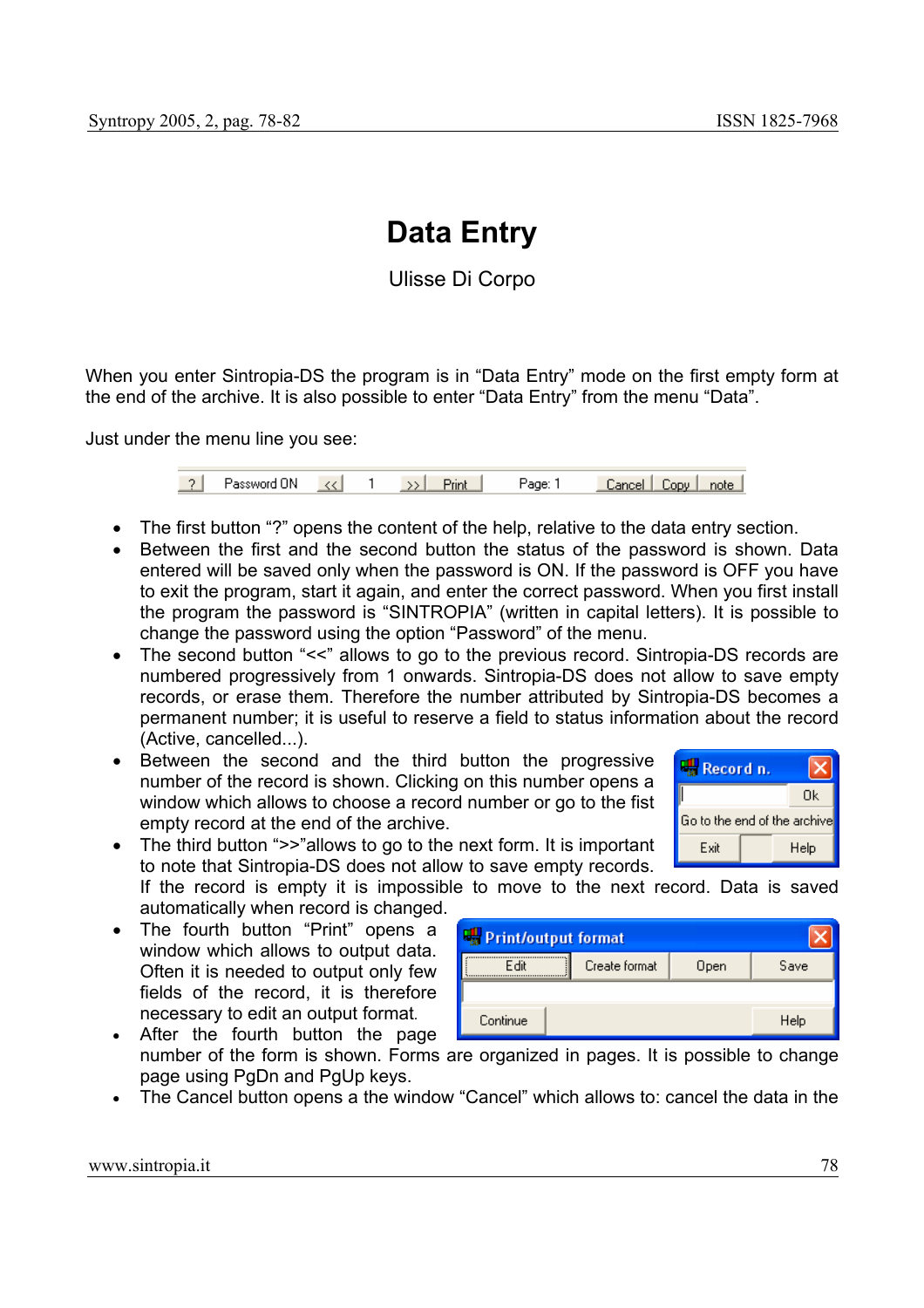selected field, all the data of the record, all the fields selected in the window "Options"*.* 

- The copy button allows to copy the content of an other record. If you have accidentally changed the data of a record and you have not yet saved it (changing record) it is possible to restore the original information "opening the present form"
- The last button "note" shows and allows to edit the content of the notes. Sintropia-DS allows to associate to each form a page of notes which can be as long as 32k (32,000



characters). When a note is present note is written in capital letters.

Active keys:

- $\triangleright$  PgDn goes to next page;
- $\triangleright$  PgUp goes to the previous page;
- $\triangleright$  End goes to the end of the form;
- $\triangleright$  Home goes to the beginning of the form:
- $\triangleright$  arrows keys go to the next or previous field;
- $\triangleright$  F1 << goes to previous record;
- $\triangleright$  F2 >> goes to next record:
- $\triangleright$  F8 cancel data in the selected field:
- $\triangleright$  F3 shows the list of labels associated to the selected field.
- $\triangleright$  F4 copies the content of the field.

#### **Output format**

When data is outputted, usually only a limited number of fields are used. It is therefore necessary to edit a form which tells which fields and how will be outputted. In the print/output window it is possible to create, edit, save and open output forms. For example:

#4\* #7\* #8\* (#9,2\*)

Will output field "4" in the first line, field "7" in the second line and in the last line field "8" and the first 2 characters of field 9 between parentheses.

It is also possible to combine data with text, for example:

```
Name..........: #4* 
Address.......: #7* 
Town.........: #8*State.........: (#9,2*)
```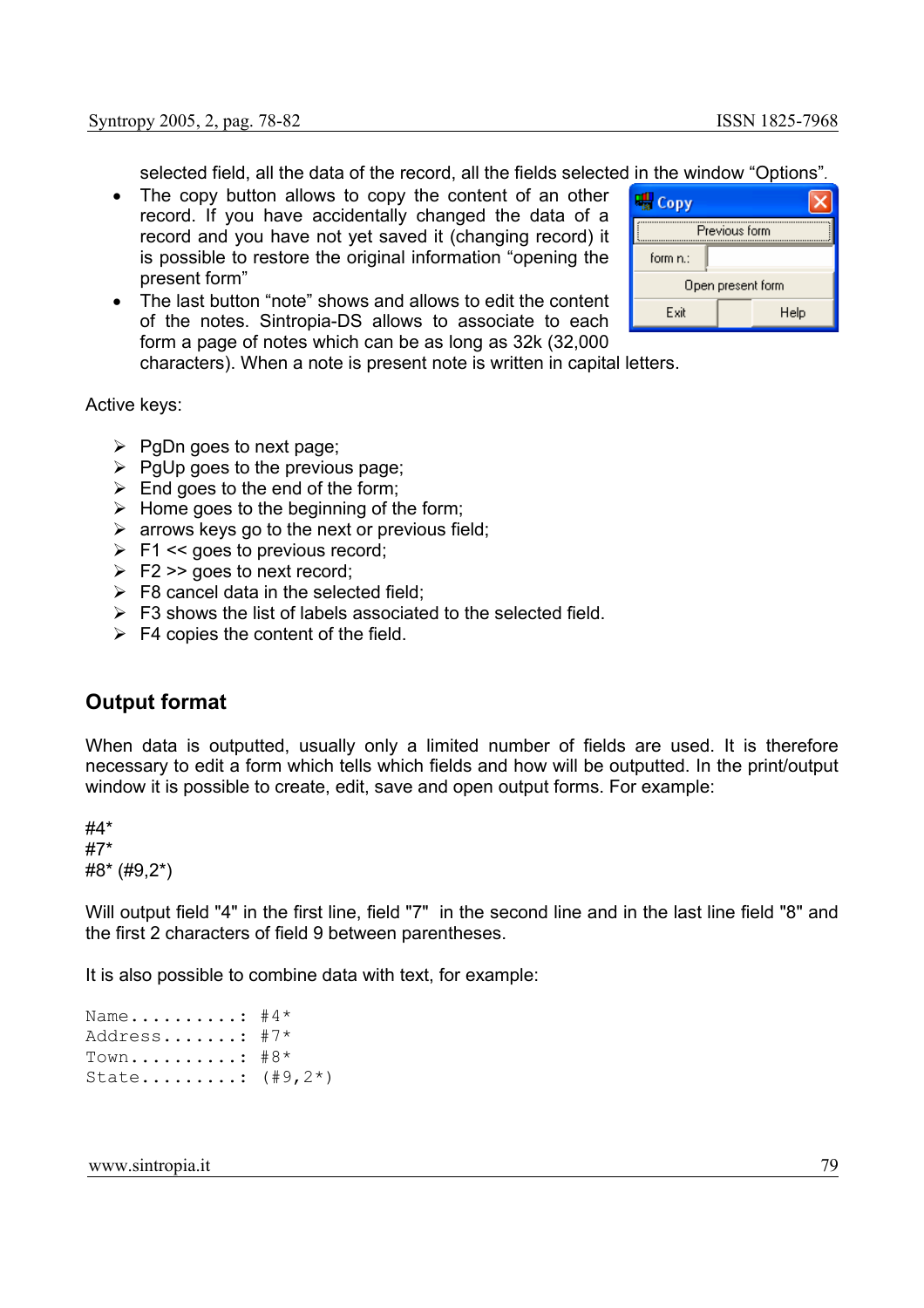$\overline{\phantom{a}}$ 

Record number is field "0" and the content of the notes is field "N" The command #P,xxx\* allows to output special characters, for example #P,12\* means new page and #P,9\* tabulator.

## *Label list (check list)*

This window is shown when on a coded field the F3 key is pressed or the left button of the mouse clicked twice. When this window is shown it is possible to:

- *Choose the label clicking twice on the label line;*
- *Choose the label using the vertical arrows and then pressing the enter key;*
- *Choose the label with the mouse and then press the button Select.*

If you need a copy of the list of labels it is possible to produce the file *modlist.txt* which can be read by word processors.

|  |  | For Sintropia-DS application developers |  |
|--|--|-----------------------------------------|--|
|  |  |                                         |  |

It is possible to device helps which are relative to single labels of check lists:

- the *lst-help.txt* file is needed, where each line corresponds to a field of the form. In the line corresponding to the field in which helps are needed the address of the help file, for example *c:\archive\friends\field15.txt*, is expected.
- Help files mark the beginning of each label help with "\*" followed by the number of the label. For example the help of the first label will be:

\*1

Help text of the first label, it is possible to use as many lines as required ..........

| 1. Piemonte<br>2.<br>Lombardia<br>3. Veneto | <b>AS Fanet use</b> |        |                                                        |      |
|---------------------------------------------|---------------------|--------|--------------------------------------------------------|------|
|                                             |                     |        |                                                        |      |
|                                             |                     |        |                                                        |      |
|                                             |                     |        |                                                        |      |
|                                             |                     |        |                                                        |      |
|                                             |                     |        |                                                        |      |
|                                             |                     |        |                                                        |      |
|                                             |                     |        |                                                        |      |
|                                             |                     |        |                                                        |      |
|                                             |                     |        |                                                        |      |
|                                             |                     |        |                                                        |      |
|                                             |                     |        |                                                        |      |
|                                             |                     |        |                                                        |      |
|                                             |                     |        |                                                        |      |
|                                             |                     |        |                                                        |      |
|                                             |                     |        |                                                        |      |
|                                             |                     |        |                                                        |      |
|                                             |                     |        |                                                        |      |
|                                             |                     |        |                                                        |      |
|                                             |                     |        |                                                        |      |
|                                             |                     |        |                                                        |      |
|                                             |                     |        |                                                        |      |
|                                             |                     |        |                                                        |      |
|                                             |                     |        |                                                        |      |
|                                             |                     |        |                                                        |      |
|                                             |                     |        |                                                        |      |
|                                             |                     |        |                                                        |      |
|                                             |                     |        |                                                        |      |
|                                             |                     |        |                                                        |      |
|                                             |                     |        |                                                        |      |
| Exit                                        |                     | Select | Produces file "mod-list.txt"<br>Help of selected label | Help |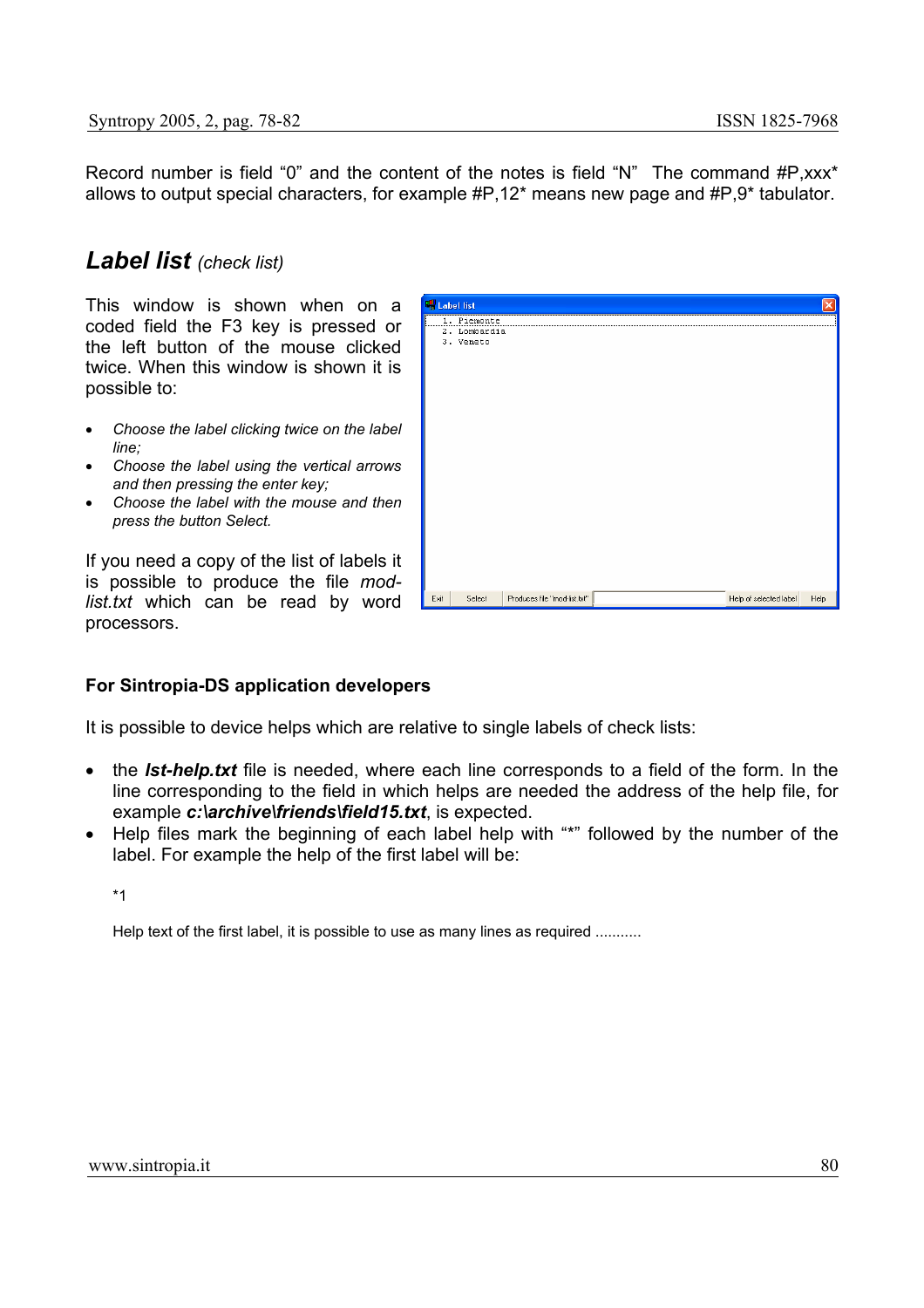## *Changing and updating label lists*

This window is shown when on a coded field an unknown label is entered. It is possible to add the label to the list or to overwrite an existing one.

Usually it is useful to unable the options of this window when data entry is performed on more computers. For more information see the window Options accessible from the menu Data.

#### *Town selection*

Sintropia-DS allows to check instantly if the town is present in the official list of towns used by the census. In this way towns are coded and it becomes possible to produce territorial distributions which can be read by territorial programs as Sintropia-AS.

This list is organize in Provinces/States and it is possible to search the town within the State list.

#### **Coded field lists ordering**

Coded fields can grow in time and become difficult to handle. The "Recode" option allows to sort the lists into alphabetical order or any other type of sequence you find convenient

#### **Archive**

To switch from one archive to the other use the option "Open archive". When you select a folder with a Sintropia-DS archive you will see "Datastat" shown in the opening window (DataStat is the old name of Sintropia-DS). Select DataStat and the archive will open.

| Replace or add a modality                                                                                                                                                                                                                                                 |  |            |      |                                                |                      |                            |                 |                          |
|---------------------------------------------------------------------------------------------------------------------------------------------------------------------------------------------------------------------------------------------------------------------------|--|------------|------|------------------------------------------------|----------------------|----------------------------|-----------------|--------------------------|
| .azio                                                                                                                                                                                                                                                                     |  |            |      |                                                |                      |                            | Add to the list |                          |
| Piemonte<br>ombardia.<br>∕eneto                                                                                                                                                                                                                                           |  |            |      |                                                |                      |                            |                 |                          |
| Exit                                                                                                                                                                                                                                                                      |  |            |      | Replace the selected modality with the new one |                      |                            | Help            |                          |
| Manual selection of territory                                                                                                                                                                                                                                             |  |            |      |                                                |                      |                            |                 |                          |
| Search                                                                                                                                                                                                                                                                    |  |            |      |                                                | $\blacktriangledown$ | Active within <sup>0</sup> |                 | km                       |
| - PIEMONTE: Torino                                                                                                                                                                                                                                                        |  |            |      |                                                |                      |                            |                 | $\overline{ }$           |
| Agliè<br>Airasca<br>Ala di Stura<br>Albiano d'Ivrea<br>Alice Superiore<br>Almese<br>Alpette<br>Alpignano<br>Andezeno<br>Andrate<br>Angrogna<br>Arignano<br>Avigliana<br>Azeglio<br>Bairo<br>Balangero<br>Baldissero Canavese<br>Baldissero Torinese<br>Balme<br>Banchette |  |            |      |                                                |                      |                            |                 | $\overline{\phantom{0}}$ |
| <b>Barbania</b><br>Cancel All                                                                                                                                                                                                                                             |  | Select All |      | Select province                                |                      |                            | Cancel Province |                          |
|                                                                                                                                                                                                                                                                           |  |            |      |                                                |                      |                            |                 |                          |
| Exit                                                                                                                                                                                                                                                                      |  |            | Save | Open                                           |                      |                            | Help            |                          |